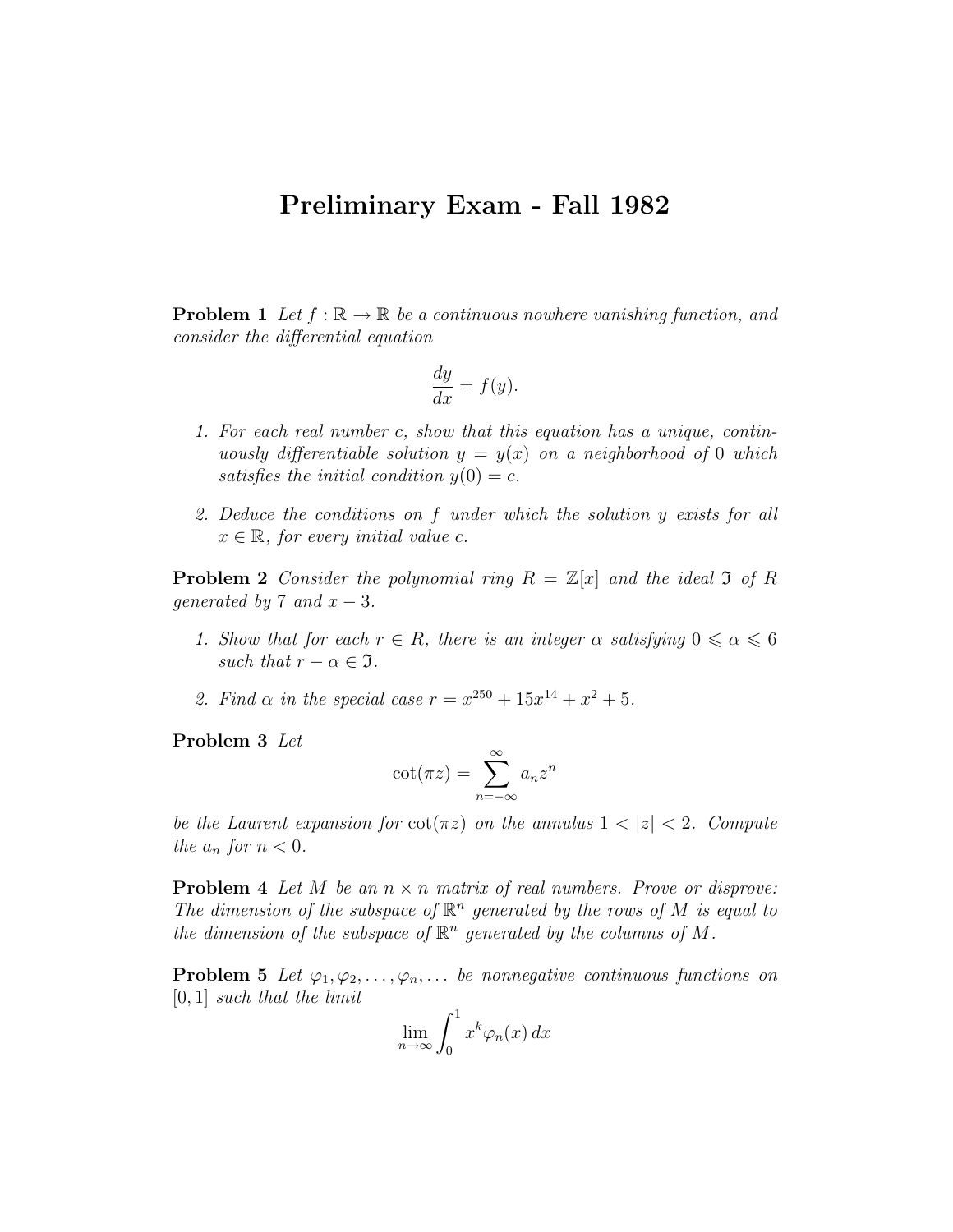exists for every  $k = 0, 1, \ldots$ . Show that the limit

$$
\lim_{n \to \infty} \int_0^1 f(x) \varphi_n(x) \, dx
$$

exists for every continuous function f on [0, 1].

**Problem 6** Let  $T$  be a linear transformation on a finite-dimensional  $\mathbb{C}$ vector space V, and let f be a polynomial with coefficients in  $\mathbb C$ . If  $\lambda$  is an eigenvalue of T, show that  $f(\lambda)$  is an eigenvalue of  $f(T)$ . Is every eigenvalue of  $f(T)$  necessarily obtained in this way?

Problem 7 Evaluate

$$
\int_{-\infty}^{\infty} \frac{\cos \pi x}{4x^2 - 1} \, dx \, .
$$

Problem 8 Let

$$
G = \left\{ \begin{pmatrix} a & b \\ 0 & a^{-1} \end{pmatrix} \mid a, b \in \mathbb{R}, a > 0 \right\}
$$

$$
N = \left\{ \begin{pmatrix} 1 & b \\ 0 & 1 \end{pmatrix} \mid b \in \mathbb{R} \right\}.
$$

- 1. Show that N is a normal subgroup of G and prove that  $G/N$  is isomorphic to R.
- 2. Find a normal subgroup N' of G satisfying  $N \subset N' \subset G$  (where the inclusions are proper), or prove that there is no such subgroup.

**Problem 9** Let f be a real valued continuous nonnegative function on  $[0, 1]$ such that

$$
f(t)^2 \leqslant 1 + 2 \int_0^t f(s) \, ds
$$

for  $t \in [0, 1]$ . Show that  $f(t) \leq 1 + t$  for  $t \in [0, 1]$ .

Problem 10 Let a and b be complex numbers whose real parts are negative or 0. Prove the inequality  $|e^a - e^b| \leq |a - b|$ .

**Problem 11** 1. Prove that there is no continuous map from the closed interval  $[0, 1]$  onto the open interval  $(0, 1)$ .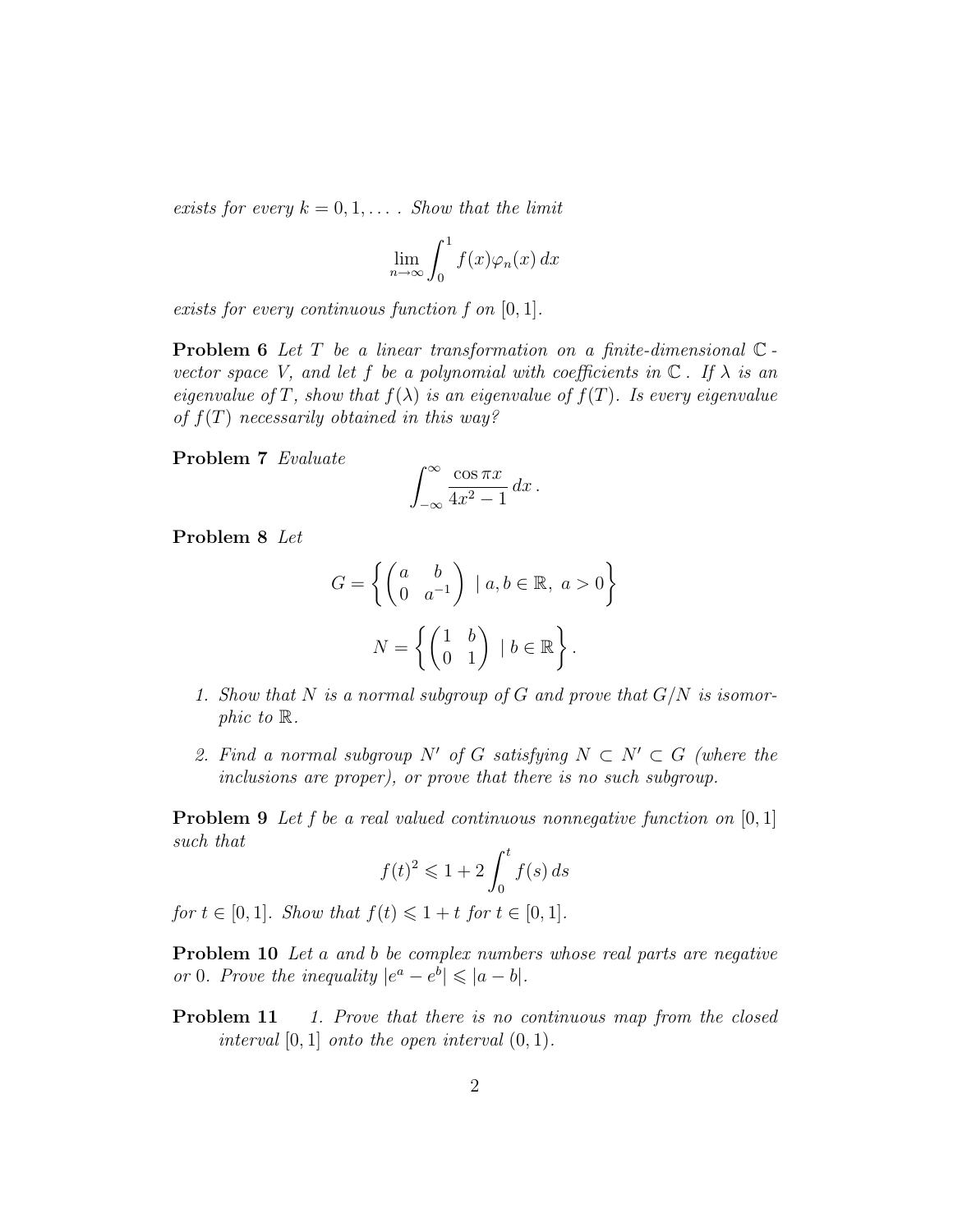- 2. Find a continuous surjective map from the open interval (0, 1) onto the closed interval [0, 1].
- 3. Prove that no map in Part 2 can be bijective.

**Problem 12** Let A and B be complex  $n \times n$  matrices having the same rank. Suppose that  $A^2 = A$  and  $B^2 = B$ . Prove that A and B are similar.

**Problem 13** Let  $f_1, f_2, \ldots$  be continuous functions on [0, 1] satisfying  $f_1 \geq$  $f_2 \geq \cdots$  and such that  $\lim_{n\to\infty} f_n(x) = 0$  for each x. Must the sequence  $\{f_n\}$ converge to 0 uniformly on  $[0, 1]$ ?

**Problem 14** Let A be an  $n \times n$  complex matrix, and let B be the Hermitian transpose of A (i.e.,  $b_{ij} = \overline{a}_{ji}$ ). Suppose that A and B commute with each other. Consider the linear transformations  $\alpha$  and  $\beta$  on  $\mathbb{C}^n$  defined by A and B. Prove that  $\alpha$  and  $\beta$  have the same image and the same kernel.

Problem 15 Let A be a subgroup of an abelian group B. Assume that A is a direct summand of  $B$ , i.e., there exists a subgroup  $X$  of  $B$  such that  $A \cap X = 0$  and such that  $B = X + A$ . Suppose that C is a subgroup of B and satisfying  $A \subset C \subset B$ . Is A necessarily a direct summand of  $C$ ?

**Problem 16** Find all pairs of  $C^{\infty}$  functions  $x(t)$  and  $y(t)$  on  $\mathbb{R}$  satisfying

$$
x'(t) = 2x(t) - y(t), \t y'(t) = x(t).
$$

Problem 17 Evaluate

$$
\int_{-\infty}^{\infty} \frac{\sin^3 x}{x^3} \, dx \, .
$$

**Problem 18** Let K be a continuous function on the unit square  $0 \leq x, y \leq 1$ satisfying  $|K(x, y)| < 1$  for all x and y. Show that there is a continuous function  $f(x)$  on [0, 1] such that we have

$$
f(x) + \int_0^1 K(x, y) f(y) dy = e^{x^2}.
$$

Can there be more than one such function  $f$ ?

**Problem 19** Let a and b be nonzero complex numbers and  $f(z) = az + bz^{-1}$ . Determine the image under f of the unit circle  $\{z \mid |z|=1\}$ .